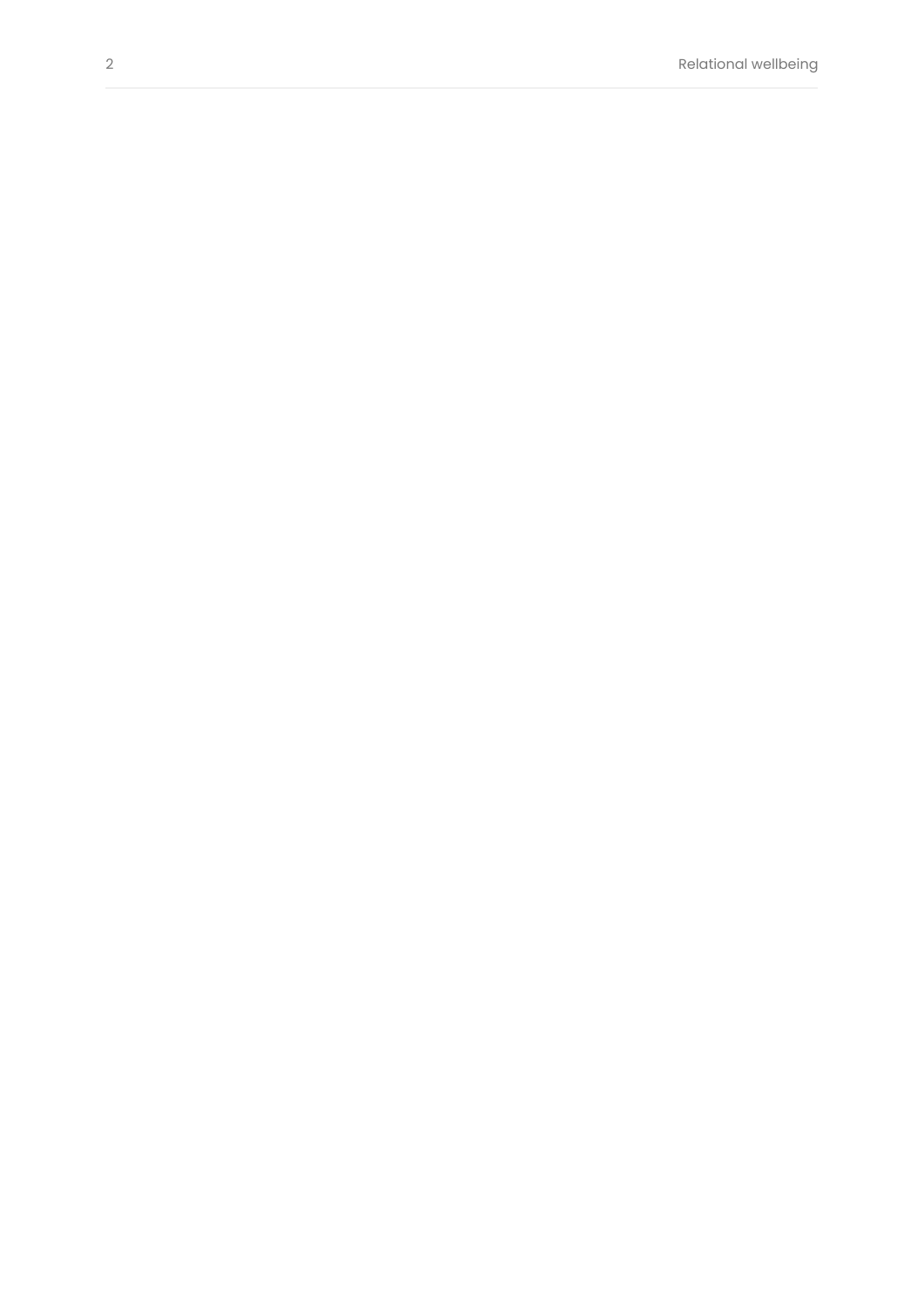### **Contents**

| About Mainstreet Insights       | $\overline{4}$ |
|---------------------------------|----------------|
| Research objectives             | $\overline{4}$ |
| Research methodology            | $\overline{4}$ |
| Australia is an outgoing nation | 5              |
| Prioritising self-care          | 6              |
| Australia's social fitness      | 8              |
| Demographic summary             | 14             |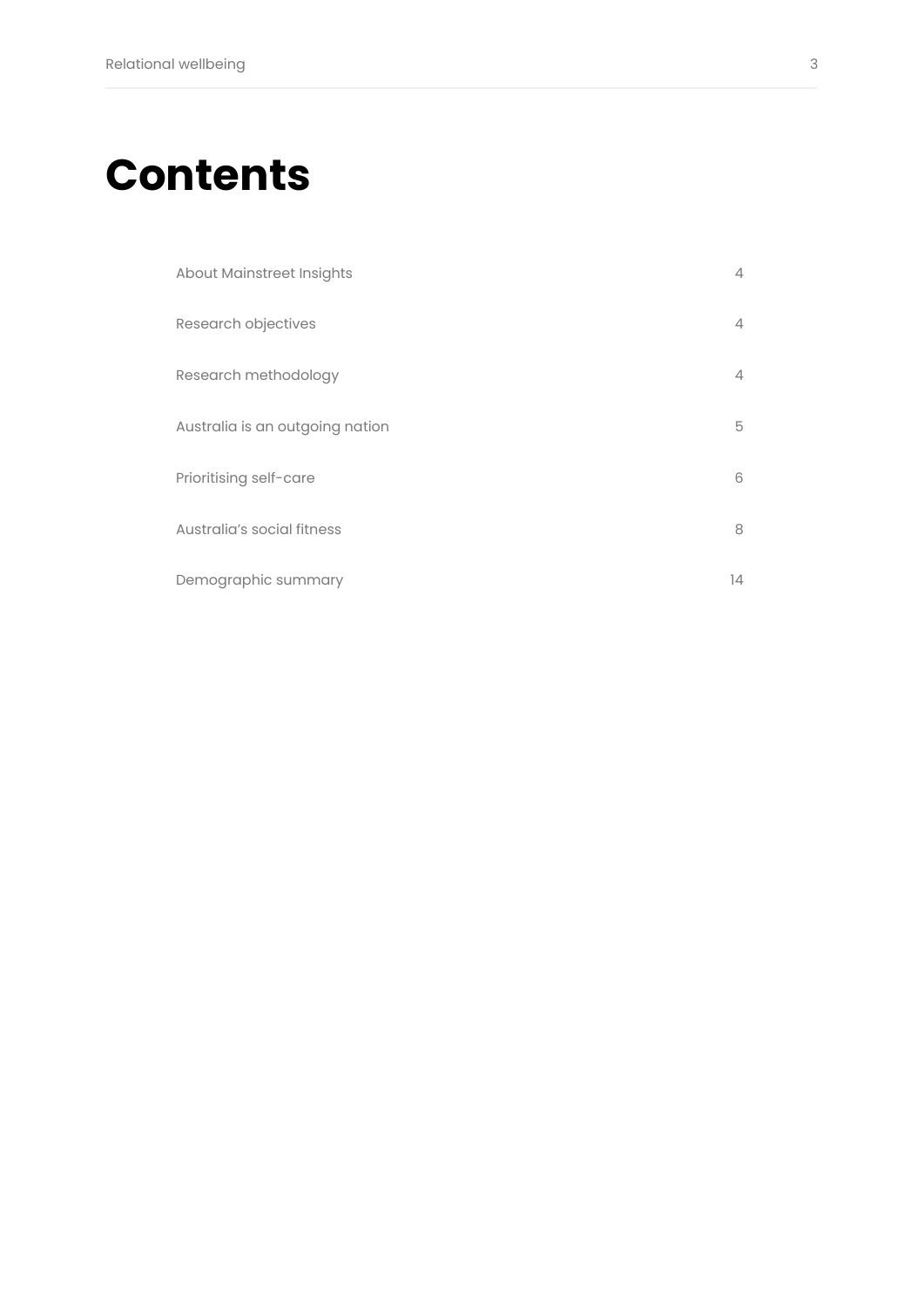### <span id="page-3-0"></span>**About Mainstreet Insights**

Mainstreet Insights, initiative of Reventure and McCrindle, exists to provide insights to build flourishing communities. It seeks to understand Australians as people not just consumers or employees. It explores the big issues of life that are impacting main street

Australia. From family and relationships to education, faith, wellbeing and work, it is a collection of timely insights that speaks into important community conversations to enable leaders to make informed decisions.

### <span id="page-3-1"></span>**Research objectives**

This research conducted for Mainstreet Insights seeks to explore relational wellbeing among Australians. The key objectives for this study are to:

- Explore how Australians interact with friends and peers
- Measure the social fitness of Australians today
- Understand how the ways Australians interact with one another has changed as a result of COVID-19 related lockdowns

### <span id="page-3-2"></span>**Research methodology**

The report *Relational wellbeing: Exploring the impacts of lockdown on Australians' social health* is the collation of quantitative data collected via an online panel. The nationally representative survey of Australians aged 18 and over was in field from November 22nd to November 24 th, yielding 1,001 completed responses.

#### **Graphs and rounding**

Data labels on the graphs in this report have been rounded for simplicity. Some graphs,

may, therefore sum to 99% or 101%. Any calculations where two data points have been added are based on raw data (not the rounded data labels on the graph) which have been rounded once combined.

#### **Terminology**

Throughout this report the total sample of respondents are referred to as Australians. In addition to this several segmentation filters are applied to understand the results.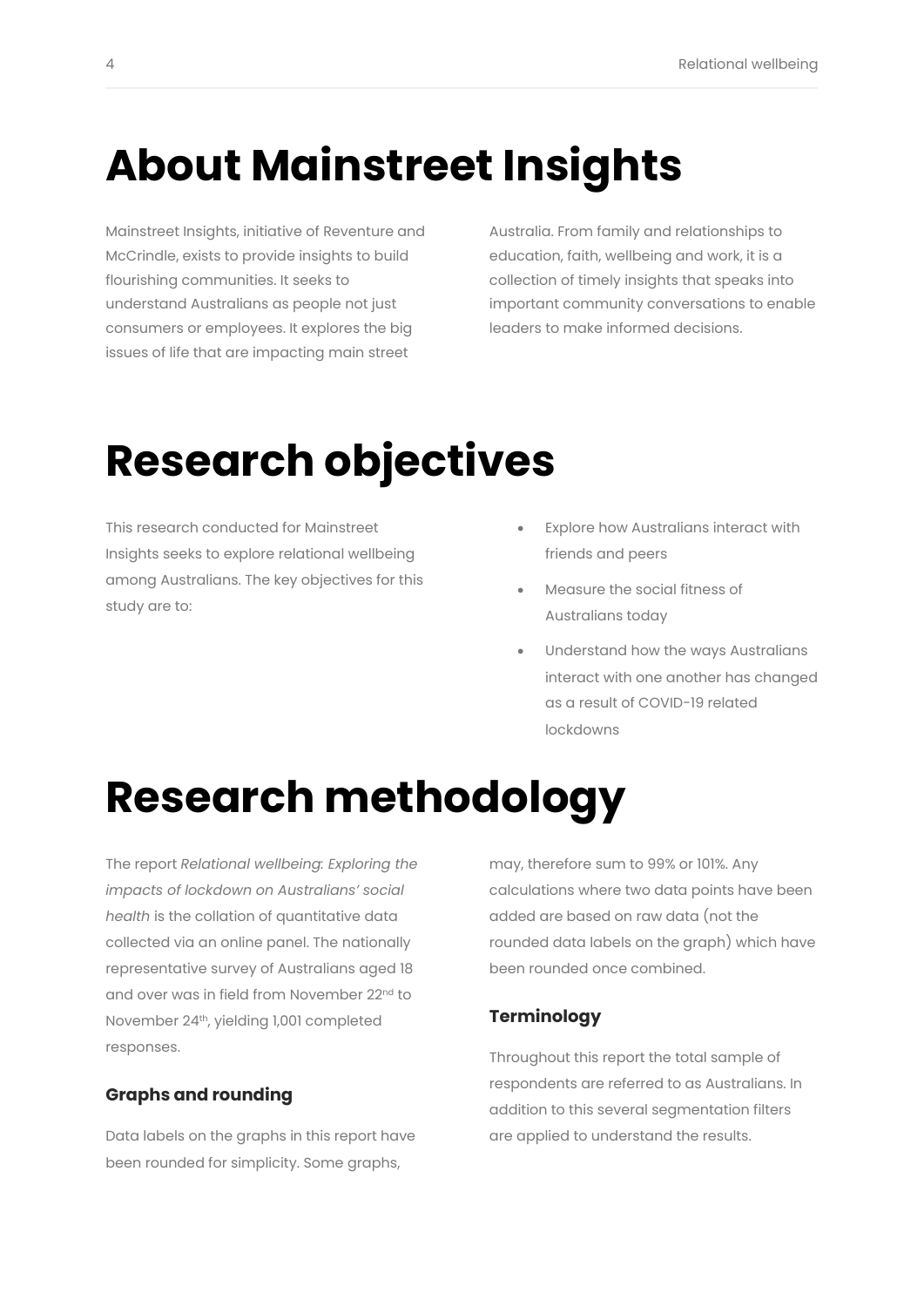### <span id="page-4-0"></span>**Australia is an outgoing nation**

#### **Australians enjoy being around others.**

The relaxed and laid-back nature of Australians is a well loved aspect of the Australian psyche, with those that live for the now and express a happy go lucky attitude, often revered in society. Australians today continue to identify with aspects of this spirit, being more likely to consider themselves as outgoing and social rather than reserved and quiet. In fact Australians (56%) are twice as likely to consider themselves very or somewhat sociable and outgoing as they are to describe themselves as very or somewhat

quiet or reserved (26%). Almost one in five (18%) would say they are neither social and outgoing nor quiet and reserved.

#### **Gen Y are the most extroverted generation**

Interestingly Gen Z (63%) and Gen Y (65%) Australians are likely to be the most extroverted, being more likely than other generations to describe themselves as social and outgoing (cf. 51% Gen X, 50% Baby Boomers, 46% Builders).

| Which of the following best describes<br><b>you?</b> | Gen Z | <b>Gen Y</b> | <b>Gen X</b> | <b>Baby</b><br><b>Boomers</b> | <b>Builders</b> |
|------------------------------------------------------|-------|--------------|--------------|-------------------------------|-----------------|
| Very/somewhat sociable and<br>outgoing               | 63%   | 65%          | 51%          | 50%                           | 46%             |



#### Which of the following best describes you?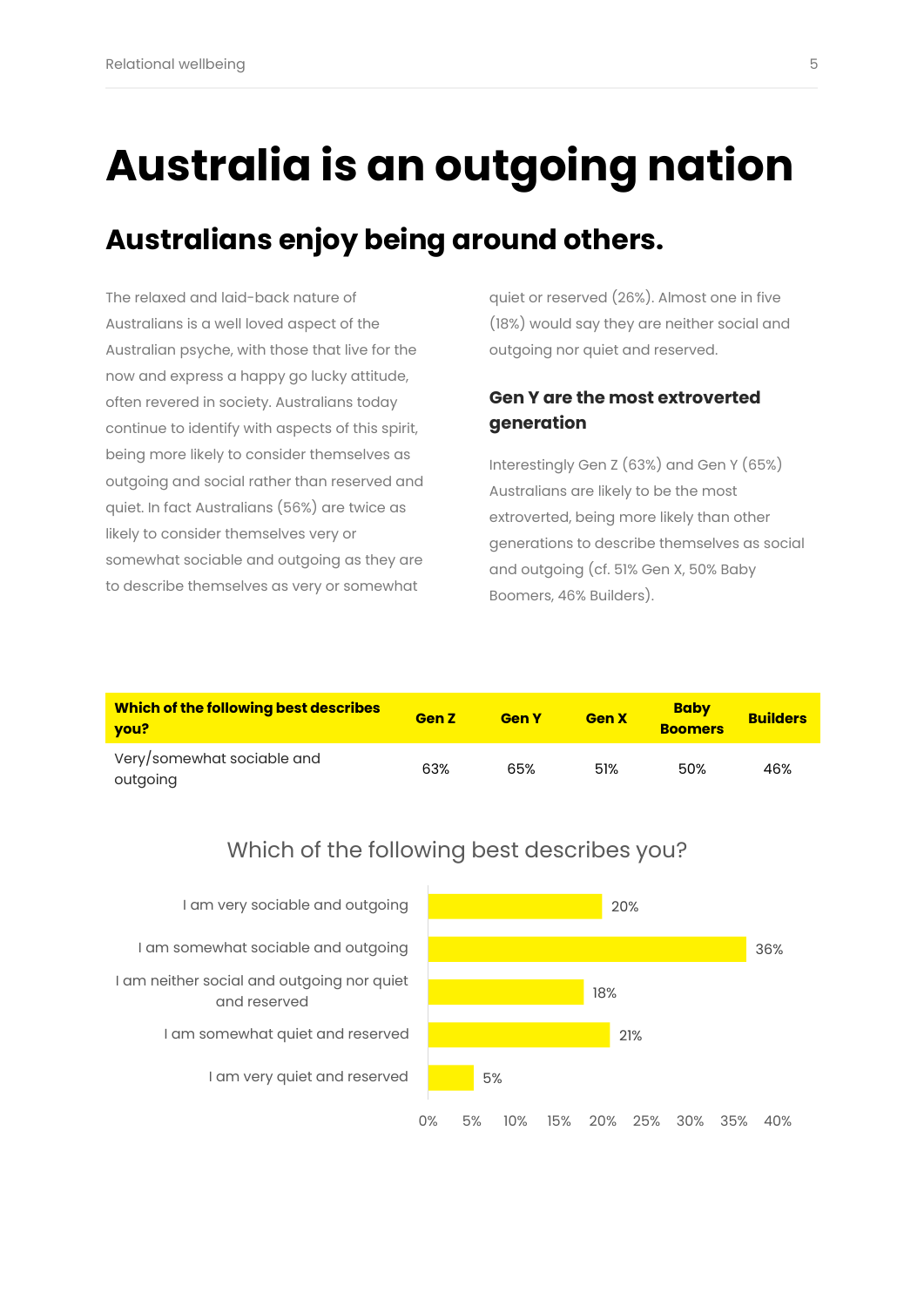### <span id="page-5-0"></span>**Prioritising self-care**

#### **Australians are taking the time to be their best selves.**

For three in four Australians (76%), COVID provided an opportunity to reprioritise their life, to spend time on what is important to them.<sup>1</sup> In fact, 83% of Australians made an effort to prioritise their health and wellbeing. 2 Looking after their physical health and wellbeing is a priority for Australians with more than half, strongly/somewhat agreeing they have enough time to do so (53%). Another priority is being their best self (51%), with many Australians taking the time to stop and regularly reflect on their life. Considering one in two Australians prioritise being their best self, it is encouraging, that 48% of Australians find that they have at least one day each week which is a complete day of rest and recreation.

One in three Australians (34%) often or always feel rushed or pressed for time while 27% believe they rarely get enough time to stop, reflect and think about life.

While rest may look different between introverts and extroverts, overall, extroverts are more likely to strongly/somewhat agree they have at least one day a week of complete rest and recreation (52% cf. 45% introvert).

#### <span id="page-5-1"></span>**Younger generations feel more pressed for time**

In an era, where being busy is celebrated in younger generations, Gen Z are at least four times more likely than Baby Boomers to strongly/somewhat agree they often or always feel rushed or pressed for time (53% Gen Z, 49% Gen Y cf. 34% Gen X, 12% Baby Boomers, 6% Builders). Similarly, younger generations are also more likely to agree that they rarely get enough time to stop, reflect and think about life (45% Gen Z, 34% Gen Y cf. 31% Gen X, 11% Baby Boomers, 3% Builders). This may also reflect that younger Australians feel the need to be constantly 'on the go' to mitigate their f[e](#page-5-1)ar of a sedentary lifestyle<sup>2</sup>. That is, they are feeling the need to be busy and rest less.

| To what extent do you agree with the<br>following statements?<br>(strongly/somewhat agree)                | <b>Extrovert (I am</b><br>very/somewhat sociable and<br>outgoing) | Introvert (I am very/somewhat<br><b>reserved and quiet)</b> |
|-----------------------------------------------------------------------------------------------------------|-------------------------------------------------------------------|-------------------------------------------------------------|
| I find that I have at least one day each<br>week which for me is a complete day<br>of rest and recreation | 52%                                                               | 45%                                                         |

<sup>1</sup> Australians post COVID-19, McCrindle, 2020 <sup>2</sup> Australia towards 2031 report, McCrindle, 2021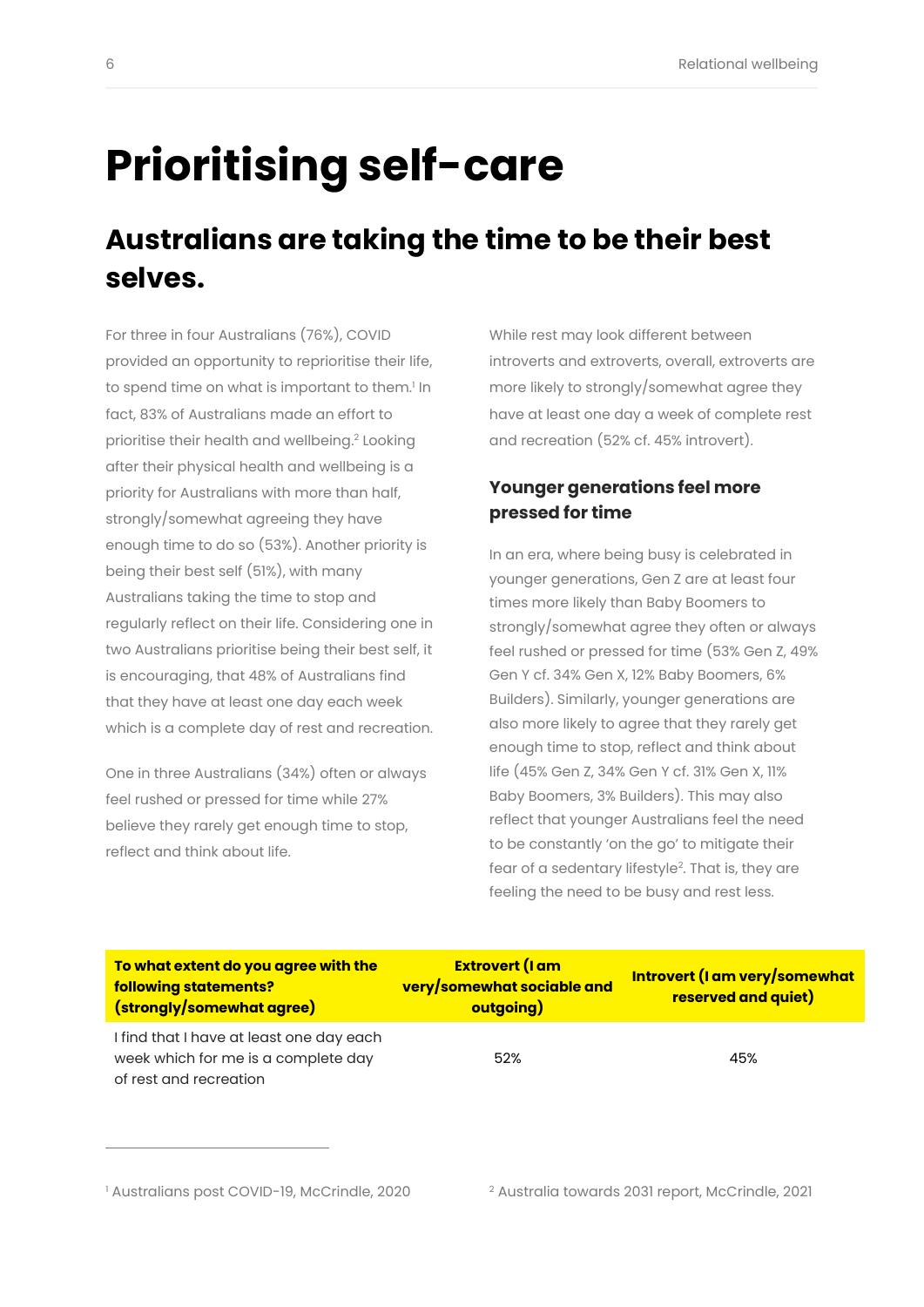| To what extent do you agree with the<br>following statements?<br>(strongly/somewhat agree) | Gen Z | Gen Y | Gen X | <b>Baby</b><br><b>Boomers</b> | <b>Builders</b> |
|--------------------------------------------------------------------------------------------|-------|-------|-------|-------------------------------|-----------------|
| I often or always feel rushed or<br>pressed for time                                       | 53%   | 49%   | 34%   | 12%                           | 6%              |
| I rarely get enough time in my life to<br>stop, reflect and think about life               | 45%   | 34%   | 31%   | 11%                           | 3%              |

#### To what extent do you agree with the following statements?

| Overall I have enough time to look after my<br>physical health and wellbeing               | 20% |                                     |     | 33%            |     | 26% |           | 13% 5%                                      |
|--------------------------------------------------------------------------------------------|-----|-------------------------------------|-----|----------------|-----|-----|-----------|---------------------------------------------|
|                                                                                            |     |                                     |     |                |     |     |           |                                             |
| To be my best, I need time regularly to stop,<br>reflect and think about life              | 18% |                                     | 33% |                |     | 32% | 10%       |                                             |
| I find that I have at least one day each week                                              |     |                                     |     |                |     |     |           |                                             |
| which for me is a complete day of rest and<br>recreation                                   | 24% |                                     |     | 25%            | 21% |     | 12%<br>9% | 9%                                          |
|                                                                                            |     |                                     |     |                |     |     |           |                                             |
| I find that there are times each week where I<br>experience underlying feelings of anxiety | 21% |                                     | 22% |                | 24% | 11% | 10%       | 12%                                         |
|                                                                                            |     |                                     |     |                |     |     |           |                                             |
| I get a good night's sleep most of the week                                                | 18% |                                     | 23% |                | 23% | 15% | 11%       | 11%                                         |
|                                                                                            |     |                                     |     |                |     |     |           |                                             |
| I often or always feel rushed or pressed for<br>time                                       | 14% |                                     | 20% | 23%            |     | 19% | 15%       | 9%                                          |
|                                                                                            |     |                                     |     |                |     |     |           |                                             |
| I rarely get enough time in my life to stop,<br>reflect and think about life               | 9%  | 17%                                 |     | 20%            | 24% |     | 18%       | 12%                                         |
|                                                                                            |     |                                     |     |                |     |     |           |                                             |
|                                                                                            |     |                                     |     |                |     |     |           | 0% 10% 20% 30% 40% 50% 60% 70% 80% 90% 100% |
| Somewhat agree<br>Strongly agree                                                           |     |                                     |     | Slightly agree |     |     |           |                                             |
| Slightly disagree                                                                          |     | Somewhat disagree Strongly disagree |     |                |     |     |           |                                             |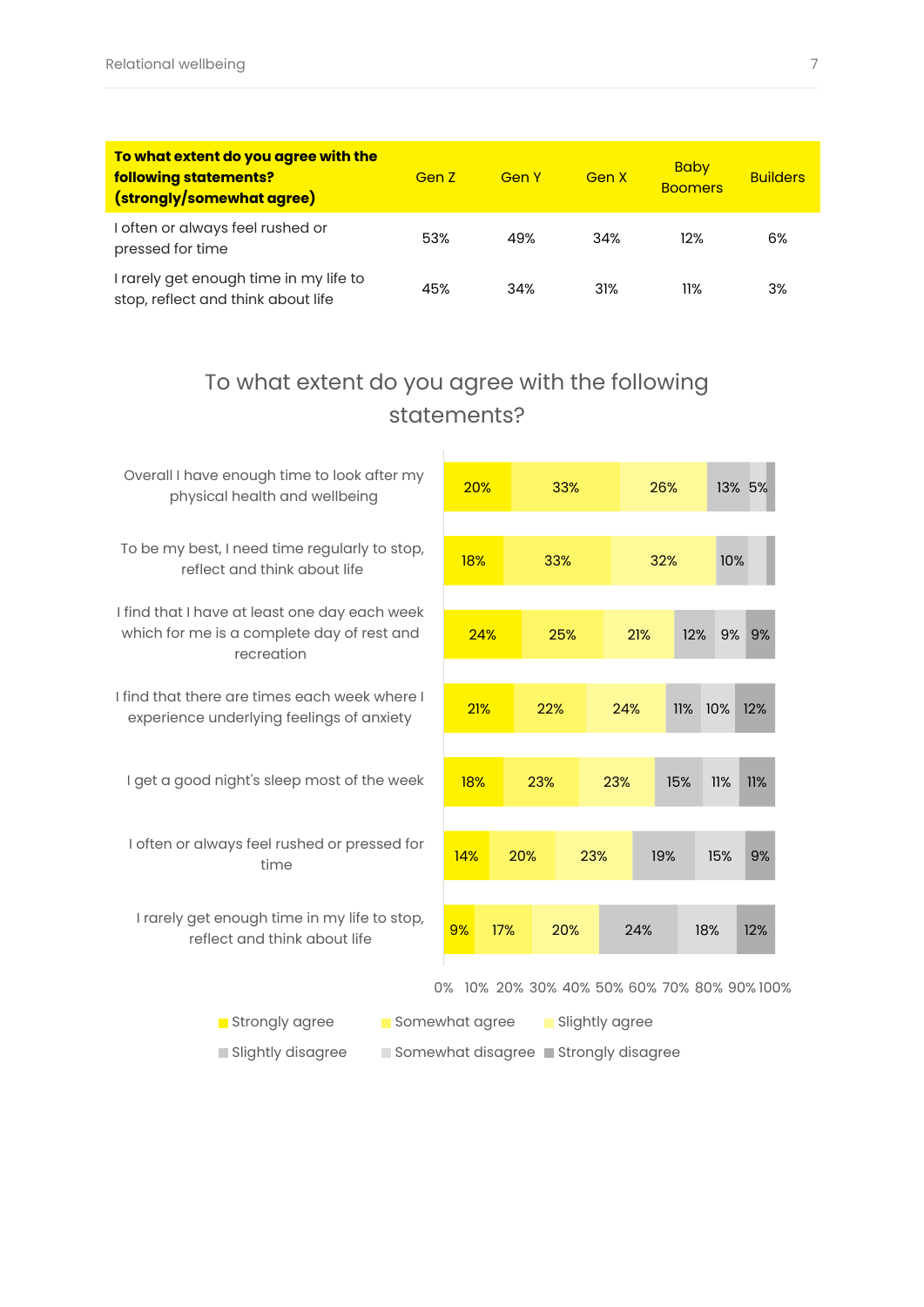### <span id="page-7-0"></span>**Australia's social fitness**

#### **Australian's social behaviour has changed as a result of COVID-19.**

Has the social stamina of Australians undergone a level of atrophy, similar to muscles when underused? Have Australians lost some of our social fitness? Although Australians largely describe themselves as social and outgoing (56%), almost half of Australians (48%) strongly/somewhat agree they choose to spend more time on their own as a result of COVID restrictions.

Further signs of reduced social agility, Australians are feeling less confident in their ability to organise and participate in social activities (35%) where one in four (25%) constantly find themselves looking at a screen when around others. This further highlights a disconnect between how Australians perceive themselves, as sociable and outgoing, and their social fitness in the post-COVID environment.

Thinking about the impacts of COVID restrictions on your social interactions and social skills, to what extent do you agree or disagree with the following?

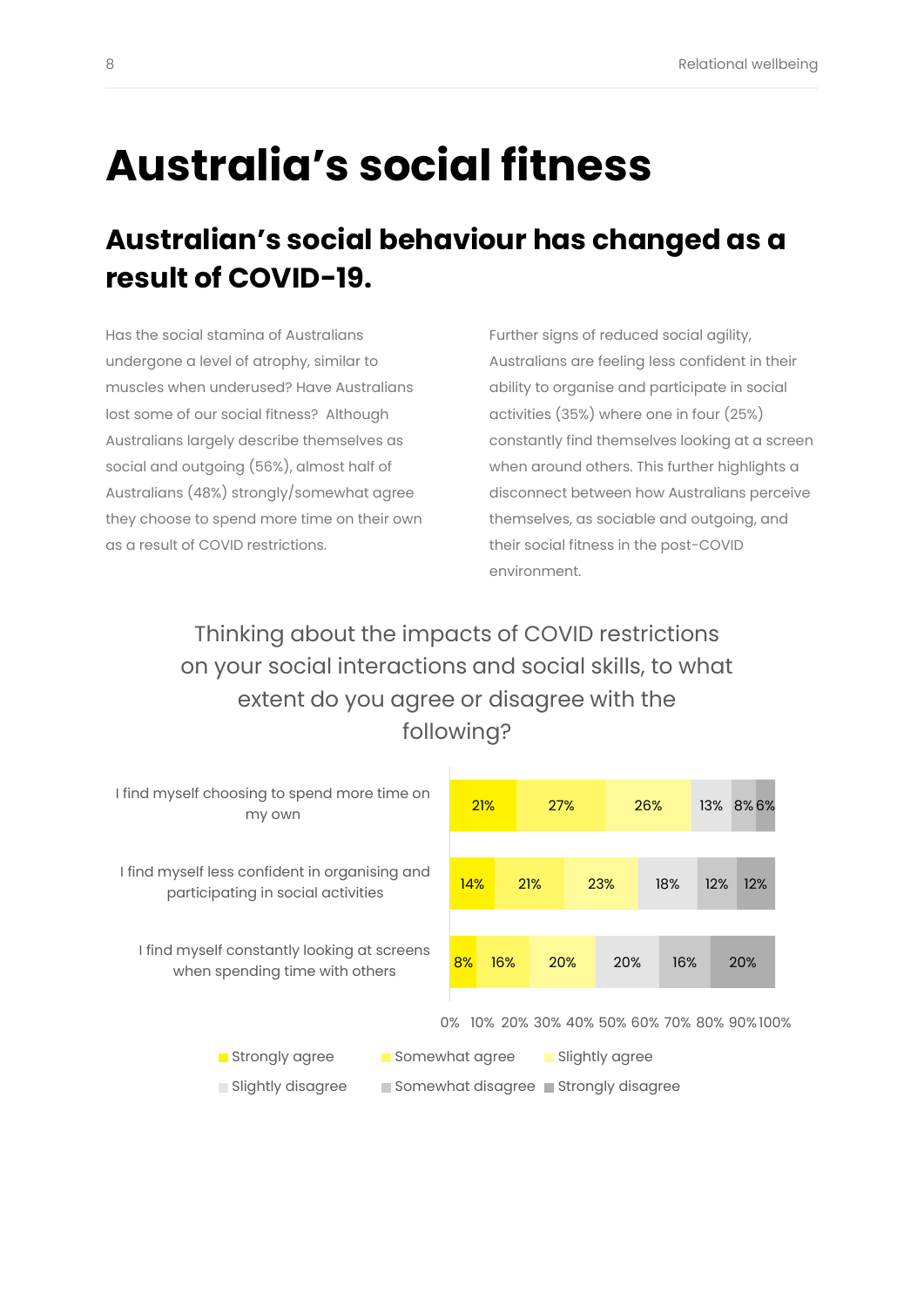#### **Australians want to be in the workplace**

In 2022, with many Australians out of lockdown and re-entering the workplace and social situations, it's interesting to see where they find meaningful social connection. Despite extended periods of time working from home, there is still a need for the workplace with seven in ten Australians  $(70\%)^3$  saying the workplace is where they find connection and meaning.

Following the extended period of online interaction, and considering Australians find meaningful interaction in their workplace, it is unsurprising, that almost nine in ten Australians (86%) prefer to interact with colleagues face to face than on a screen. In fact of this proportion, 73% of Australians definitely prefer to interact with colleagues face to face rather than on a screen, highlighting how important in person interaction is to Australians.

Despite a desire to be physically around colleagues, Australians are however, feeling fatigued when interacting with colleagues with one in three (34%) strongly/somewhat agreeing they find themselves getting easily fatigued when spending time with friends and colleagues. One in four Australians (26%) also

strongly/somewhat agree they struggle to listen and pay close attention to friends and colleagues.

#### **Gen Z are most fatigued when spending time with friends**

Half of Gen Z Australians (50%) strongly/somewhat agree that due the impact of COVID restrictions, they find themselves feeling easily fatigued when spending time with friends and colleagues (39% Gen Y cf. 42% Gen X, 20% Baby Boomers, 9% Builders). This is perhaps explained by the high proportion of Gen Z Australians who find themselves struggling to listen and pay close attention to friends and colleagues due to the impact of COVID-19 restrictions (46% Gen Z, 28% Gen Y cf. 28% Gen X, 13% Baby Boomers, 8% Builders).

Males are more likely than females to prefer interacting face to face rather than on a screen (79% cf. 64% females) and unsurprisingly, it is older Australians who prefer to interact with their colleagues face to face (89% Builders, 82% Baby Boomers, 68% Gen X cf. 63% Gen Y, 66% Gen Z).

**Thinking about interacting with work colleagues and in professional settings, which of the following describes your preferred format? (definitely/somewhat prefer)**

**Males Females**

<sup>&</sup>lt;sup>3</sup> Workplace and the future, Mainstreet Insights, 2021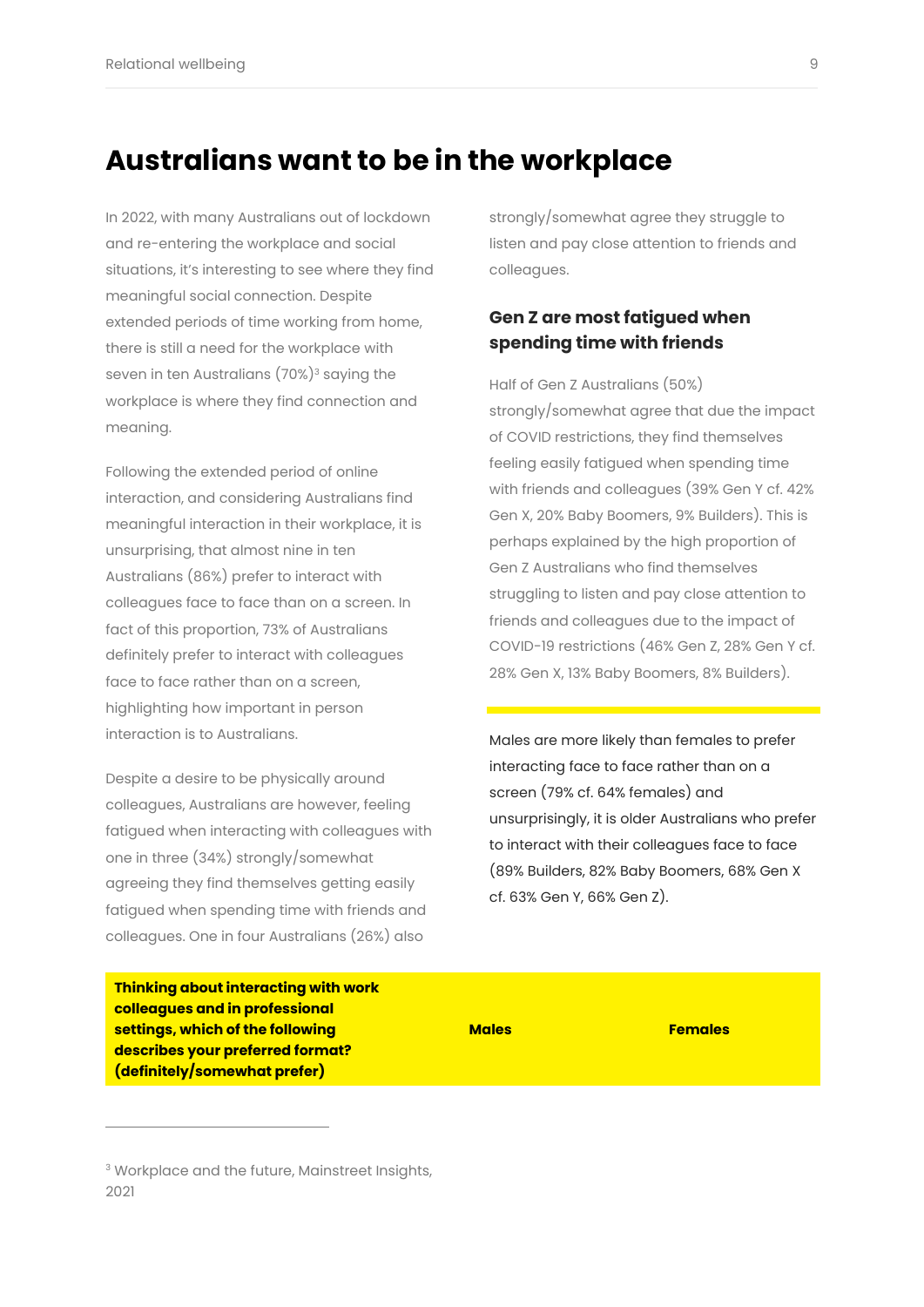| Face to face compared to on screen                                                                                                                                      | 79%   |       |       | 64%                           |                 |
|-------------------------------------------------------------------------------------------------------------------------------------------------------------------------|-------|-------|-------|-------------------------------|-----------------|
| Thinking about interacting with work<br>colleagues and in professional<br>settings, which of the following<br>describes your preferred format?<br>(definitely/somewhat) | Gen Z | Gen Y | Gen X | <b>Baby</b><br><b>Boomers</b> | <b>Builders</b> |
| Face to face compared to on screen                                                                                                                                      | 66%   | 63%   | 68%   | 82%                           | 89%             |

| To what extent do you agree or<br>disagree with the following?<br>(strongly/somewhat agree) | <b>Gen Z</b> | <b>Gen Y</b> | <b>Gen X</b> | <b>Baby</b><br><b>Boomers</b> | <b>Builders</b> |
|---------------------------------------------------------------------------------------------|--------------|--------------|--------------|-------------------------------|-----------------|
| I find myself getting easily fatigued<br>when spending time with friends and<br>colleagues  | 50%          | 39%          | 42%          | 20%                           | 9%              |

Thinking about interacting with work colleagues and in professional settings, which of the following describes your preferred format?

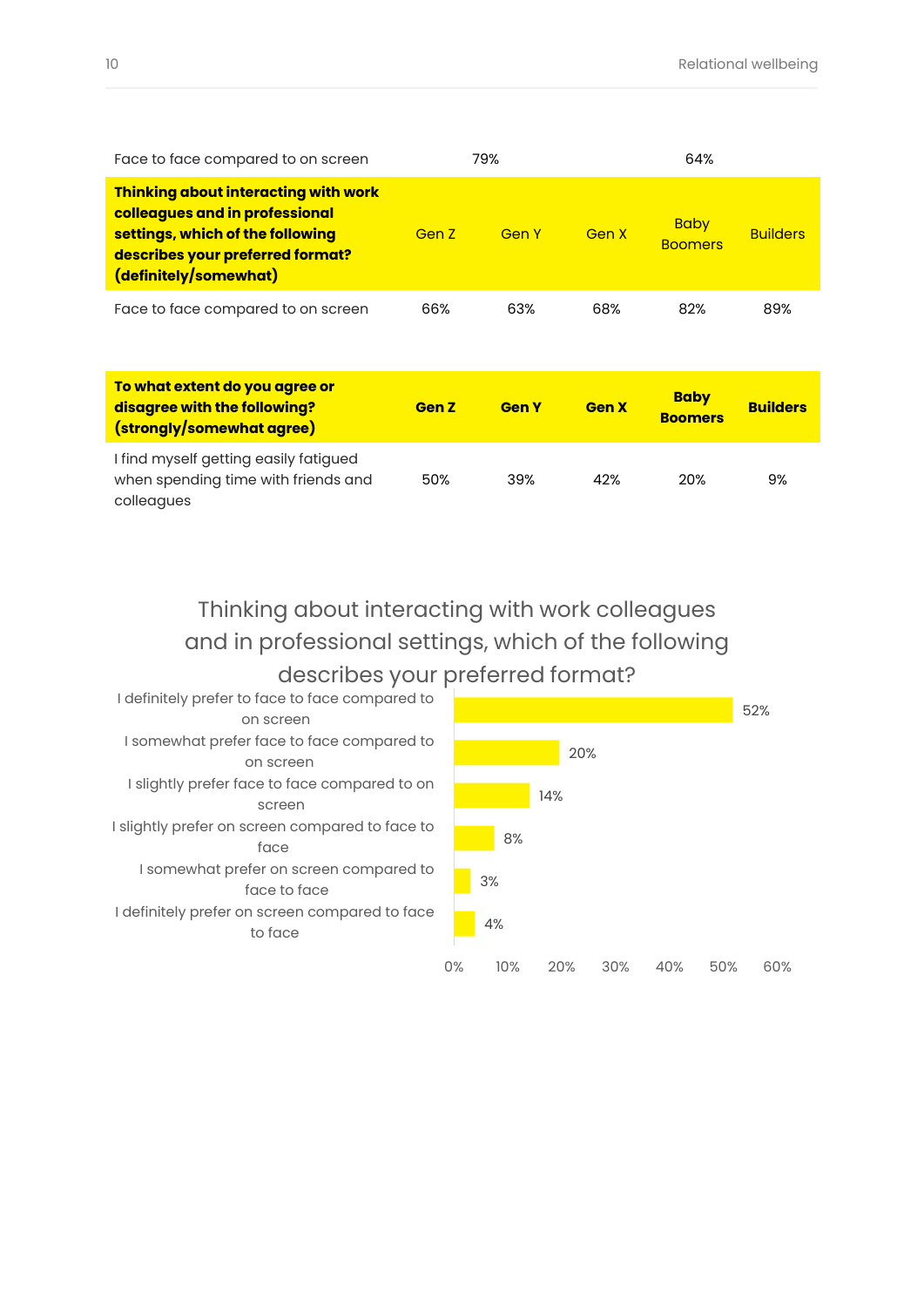#### Thinking about the impacts of COVID restrictions on your social interactions and social skills, to what extent do you agree or disagree with the following?

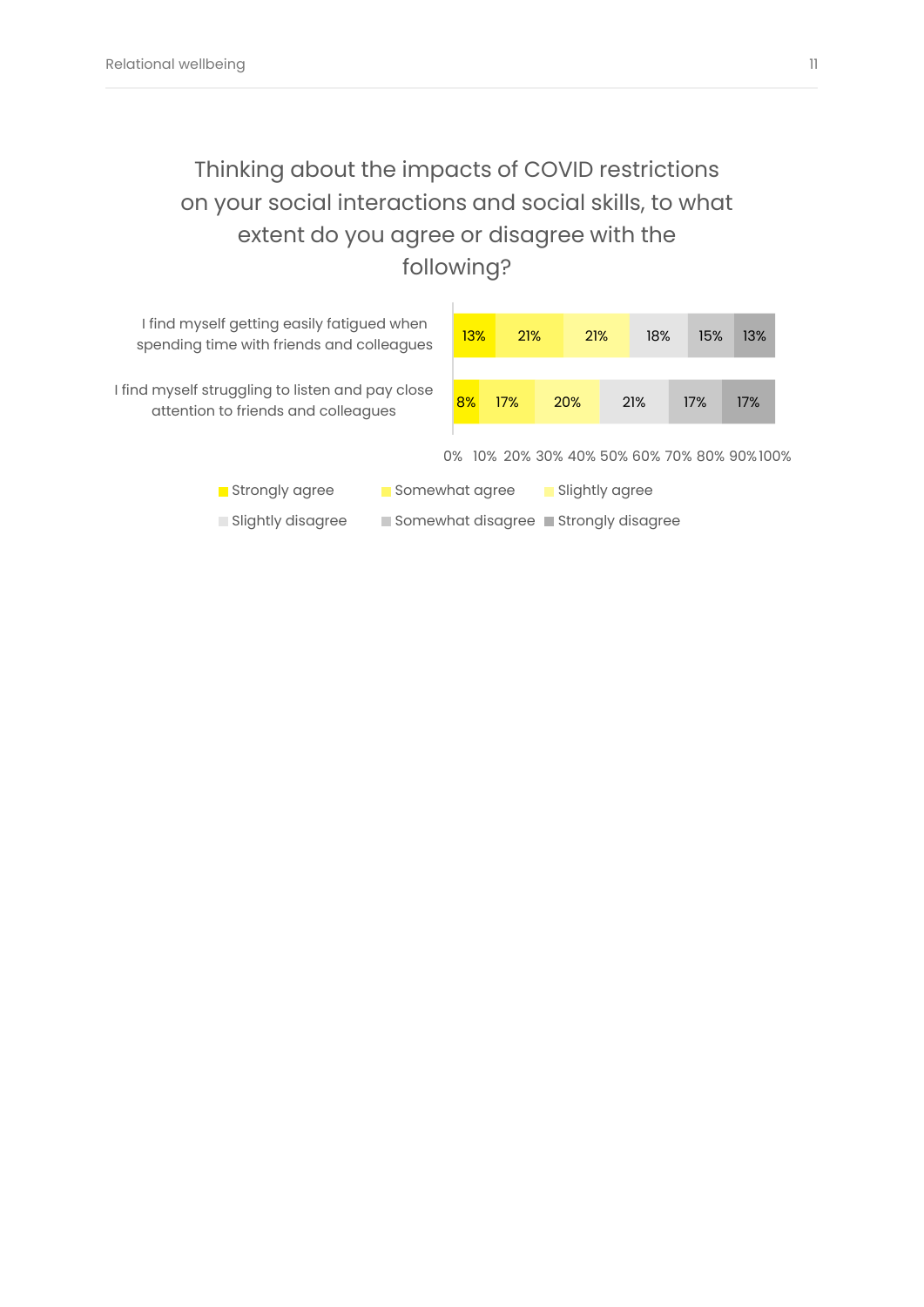#### **Australians are less likely to use physical touch than before the COVID-19 pandemic.**

Despite being social and outgoing, Australians are less likely to greet each other using physical touch. Three in five Australians (60%) are shaking hands with others and using physical greetings such as a hug (58%) less than they were before the COVID-19 pandemic. A further one in two (48%) are using other physical contact such as a high five less than they were before the COVID-19 pandemic.

While the Aussie spirit of helping out remains strong, the way we express this has changed with three in ten (30%) being less likely to hold the door open for others than before the pandemic. However, for six in ten Australians (60%), the amount they hold the door for others has remained unchanged now than from before the pandemic.

While many Australians are opting to use physical touch less than before the pandemic, showing kindness in other ways is still

important to the fabric of Australian society. Despite a decline in hugging, shaking hands and high fiving, there are still other ways Australians believe people can show kindness to others, including asking are you ok? (67%), helping people when we see a need (64%) and simply saying hi to people when they see them  $(62\%)$ .

#### **Younger generations are changing their behaviour as a result of the pandemic**

Younger generations, more so than older generations are holding the door less now than they did before the pandemic (38% Gen Z, 27% Gen Y cf. 32% Gen X, 28% Baby Boomers, 19% Builders). Younger Australians are also less likely now to use physical greetings such as a hug than before the COVID-19 pandemic (47% Gen Z, 52% Gen Y cf. 62% Gen X, 69% Baby Boomers, 58% Builders).

| To what extent are you doing the<br>following more or less now,<br>compared to before the COVID-19<br>pandemic? (much/somewhat less) | <b>Gen Z</b> | <b>Gen Y</b> | <b>Gen X</b> | <b>Baby</b><br><b>Boomers</b> | <b>Builders</b> |
|--------------------------------------------------------------------------------------------------------------------------------------|--------------|--------------|--------------|-------------------------------|-----------------|
| Holding the door/Elevator                                                                                                            | 38%          | 27%          | 32%          | 28%                           | 19%             |
| Physical greetings (e.g. hugs, kiss on<br>the cheek)                                                                                 | 47%          | 52%          | 62%          | 69%                           | 58%             |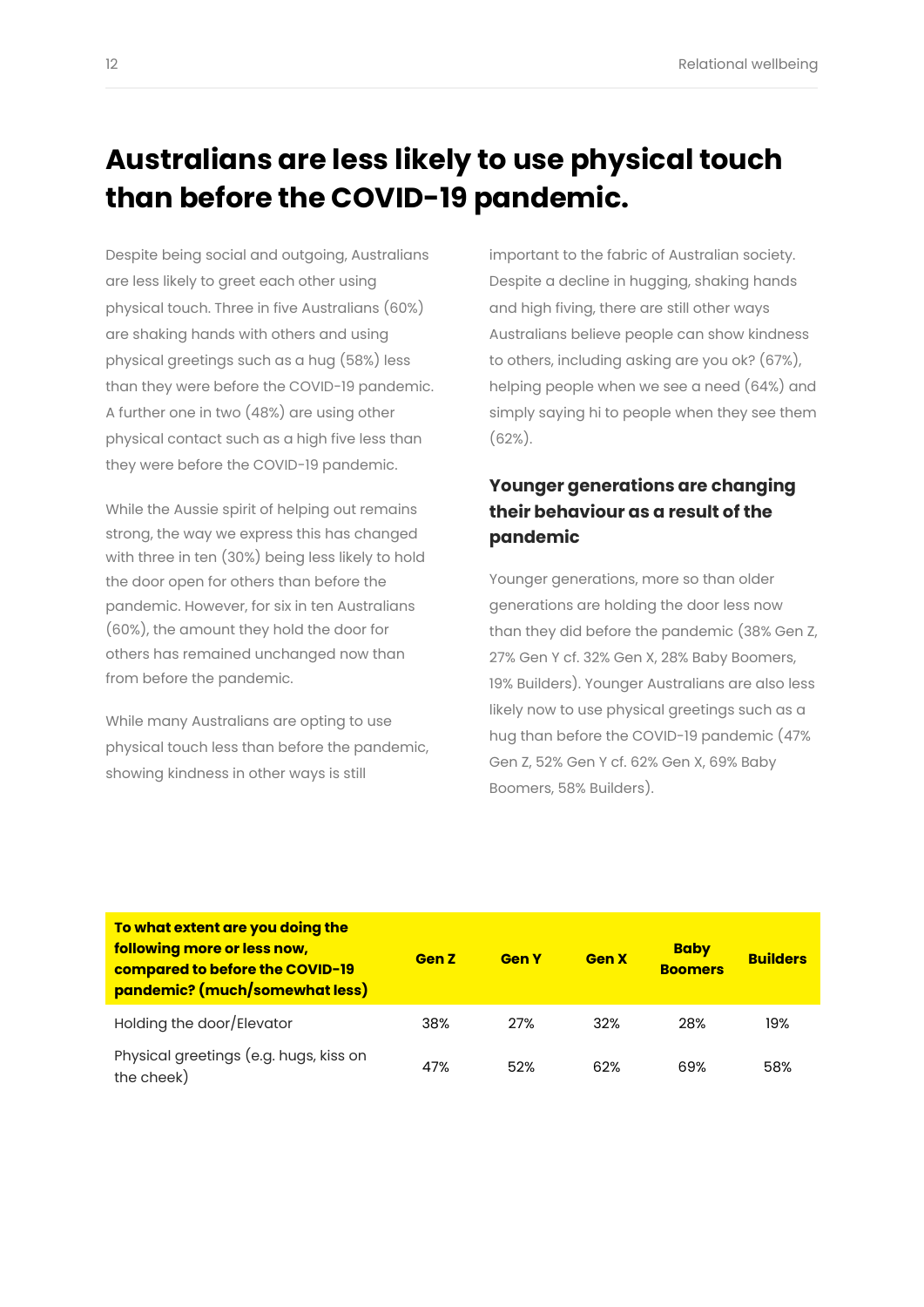#### To what extent are you doing the following more or less now, compared to before the COVID-19 pandemic?



Somewhat less now Much less now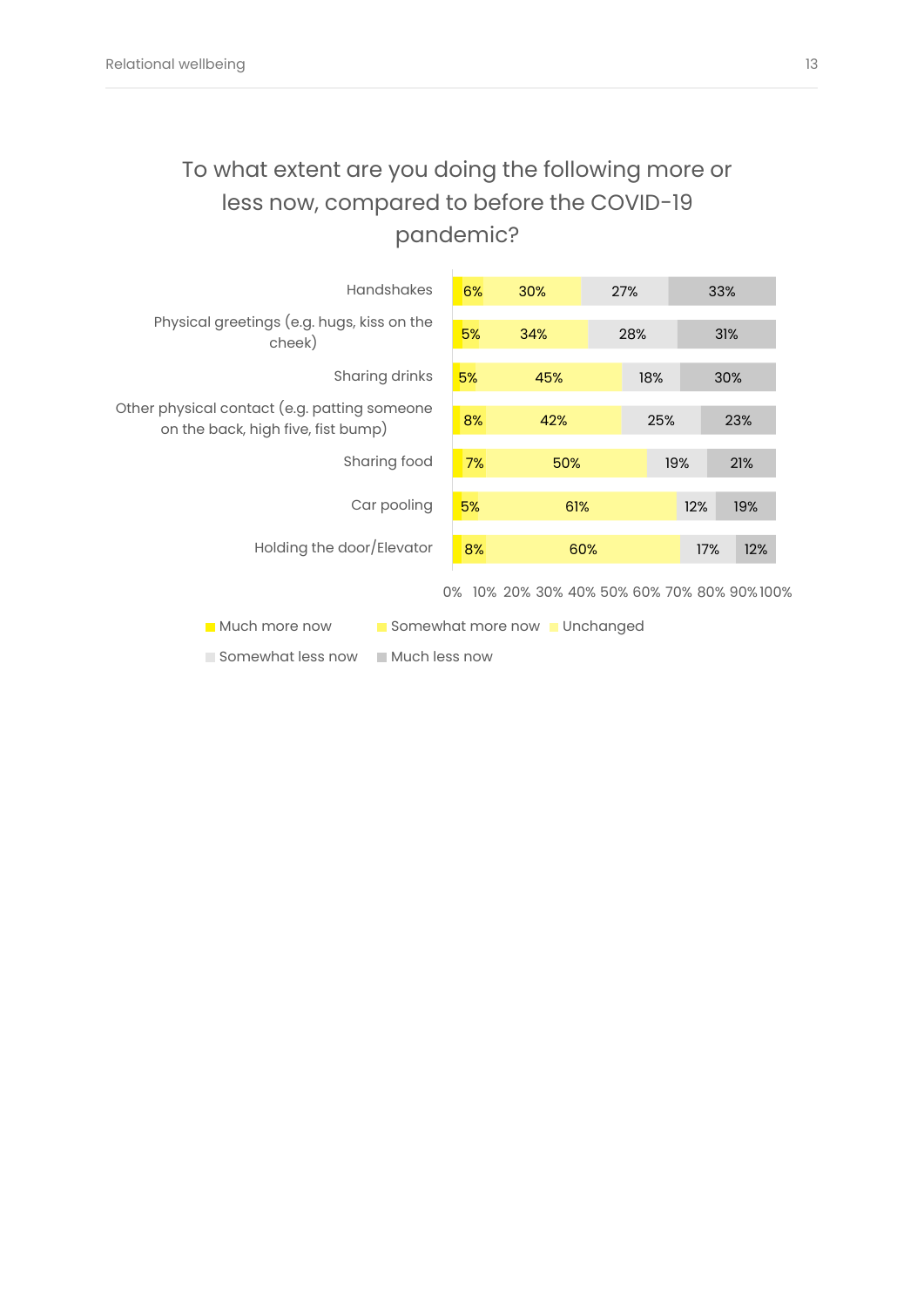### <span id="page-13-0"></span>**Demographic summary**



#### What religion do you currently practice or identify with?